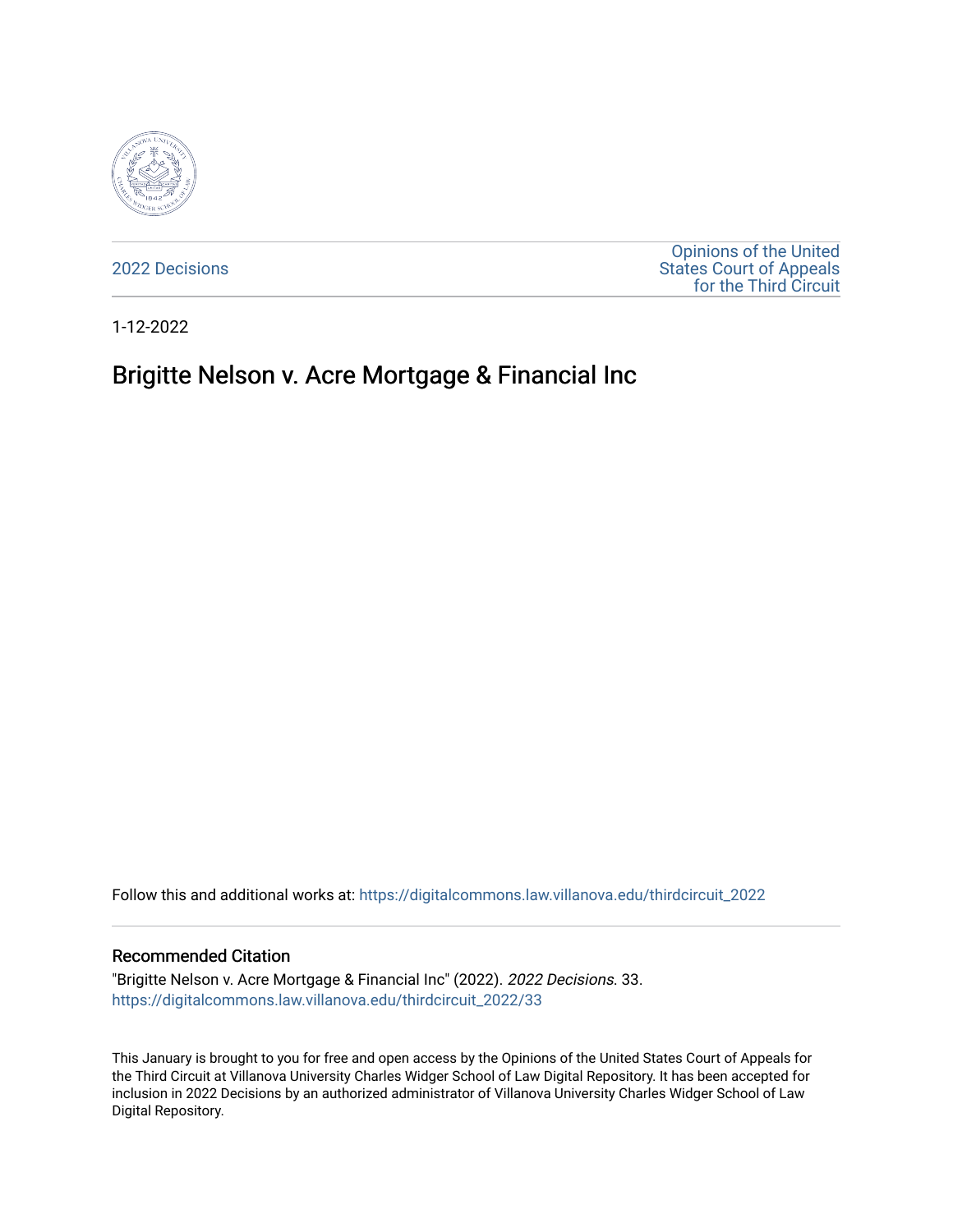## **NOT PRECEDENTIAL**

## UNITED STATES COURT OF APPEALS FOR THE THIRD CIRCUIT

No. 20-3126  $\mathcal{L}_\text{max}$ 

# BRIGITTE NELSON, Appellant

v.

## ACRE MORTGAGE & FINANCIAL INC; CLASSIC QUALITY HOMES

On Appeal from the United States District Court for the Middle District of Pennsylvania (D.C. Civil Action No. 3-17-cv-01050) Magistrate Judge: Honorable Joseph F. Saporito, Jr. (by consent)

Submitted Pursuant to Third Circuit LAR 34.1(a) June 17, 2021 Before: MCKEE, SHWARTZ and RESTREPO, Circuit Judges

(Opinion filed: January 12, 2022)

## OPINION\*

PER CURIAM

Pro se appellant Brigitte Nelson appeals from the United States District Court for

the Middle District of Pennsylvania's order granting summary judgment to defendant

<sup>\*</sup> This disposition is not an opinion of the full Court and pursuant to I.O.P. 5.7 does not constitute binding precedent.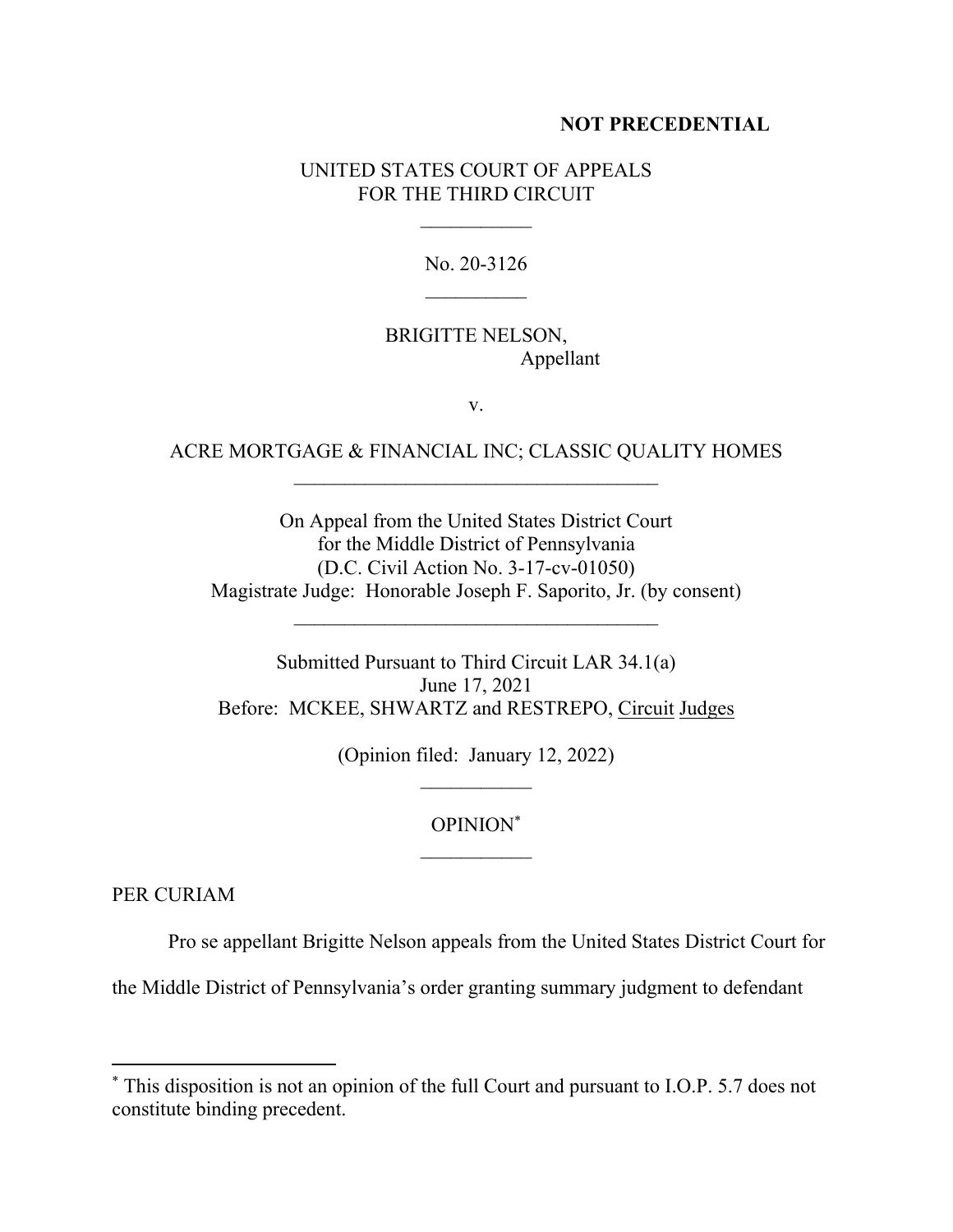Acre Mortgage & Financial Inc. ("Acre") on Nelson's federal claims and dismissing without prejudice Nelson's state-law claims against Acre and Classic Quality Homes ("Classic") pursuant to 28 U.S.C.  $\S 1367(c)(3)$ . For the following reasons, we will vacate the District Court's judgment and remand for further proceedings.

I.

As we write primarily for the parties, who are familiar with the facts, we will discuss the details only as they are relevant to our analysis. Essentially, Nelson, a retired, disabled military veteran, contracted with Classic to purchase a house and used Acre to obtain a mortgage, which was later transferred to a servicing company, The Money Source. In her amended complaint, Nelson brought one federal count alleging violations of the Truth in Lending Act (TILA) and Real Estate Settlement Procedures Act (RESPA) against Acre and six state-law counts, some against Classic and some against both defendants.<sup>1</sup> Acre moved for summary judgment on all of Nelson's claims against it. The District Court granted Acre's motion in part, entering summary judgment with respect to Nelson's federal claims against Acre described in Count One of the amended complaint, but dismissing her remaining state-law claims against both Acre and Classic

<sup>&</sup>lt;sup>1</sup> Nelson initially filed her complaint through counsel in the United States District Court for the Eastern District of Pennsylvania. The action was subsequently transferred to the United States District Court for the Middle District of Pennsylvania, where the parties consented to the jurisdiction of a Magistrate Judge pursuant to 28 U.S.C. § 636(c). ECF Nos. 24-25. The District Court later permitted counsel to withdraw and Nelson to proceed pro se. ECF No. 60 & 66.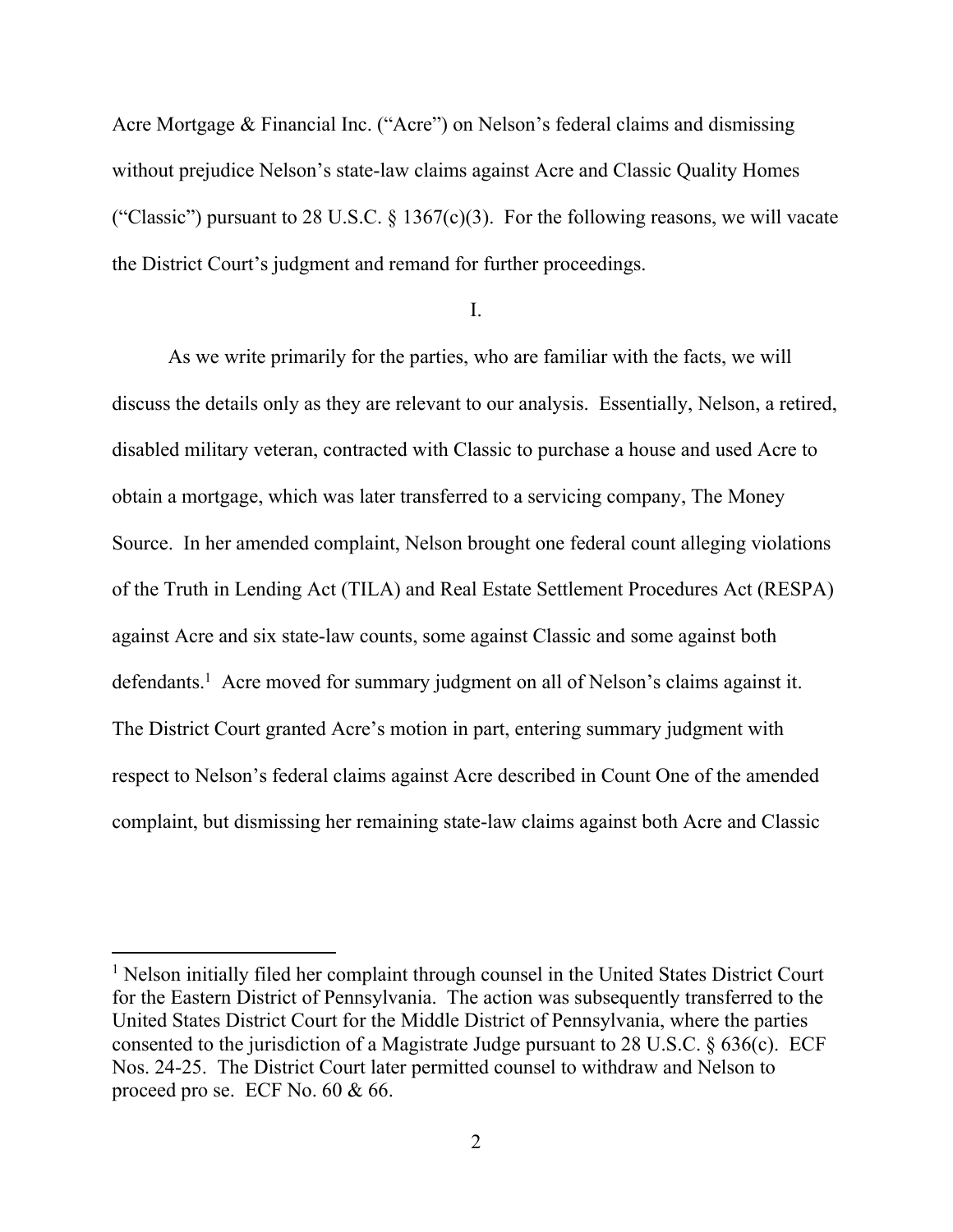without prejudice pursuant to 28 U.S.C.  $\S 1367(c)(3)$ .<sup>2</sup> ECF Nos. 82-84. Nelson appeals.<sup>3</sup>

II.

We have jurisdiction under 28 U.S.C.  $\S 1291.^4$  We exercise plenary review over a grant of summary judgment, applying the same standard that the District Court applies. Barna v. Bd. of Sch. Dirs. of Panther Valley Sch. Dist., 877 F.3d 136, 141 (3d Cir. 2017). Summary judgment is appropriate "if the movant shows that there is no genuine dispute as to any material fact and the movant is entitled to judgment as a matter of law." Fed. R. Civ. P. 56(a). "A factual dispute is 'genuine' if the 'evidence is such that a reasonable jury could return a verdict for the nonmoving party.'" Razak v. Uber Techs., Inc., 951 F.3d 137, 144 (3d Cir. 2020) (quoting Anderson v. Liberty Lobby, Inc., 477 U.S. 242, 248 (1986)). A factual dispute is "material" if it "might affect the outcome of the suit under the governing law." Id. The evidence presented is thus viewed "through the prism

<sup>&</sup>lt;sup>2</sup> The court noted that Nelson would be able to transfer those state-law claims to state court pursuant to 42 Pa. Cons. Stat. § 5103(b). Nelson already filed such an action in the Court of Common Pleas of Monroe County.

<sup>&</sup>lt;sup>3</sup> The District Court construed Nelson's notice of appeal as also a motion for reconsideration, which the District Court has since denied. Nelson did not file a new or amended notice of appeal to challenge that order, so that decision is not before us. Fed. R. App. P.  $4(a)(4)(B)(ii)$ .

<sup>&</sup>lt;sup>4</sup> Nelson, relying on venue provisions in the Pennsylvania Rules of Civil Procedure and Pennsylvania Rules of Criminal Procedure, argues that the District Court lacked jurisdiction. See Pa. R. Civ. P. § 2179; Pa. R. Crim P. § 584. Those rules do not apply in federal court. The District Court had jurisdiction under 28 U.S.C. § 1331 and § 1367(a) (and venue was appropriate under 28 U.S.C. § 1391(b)).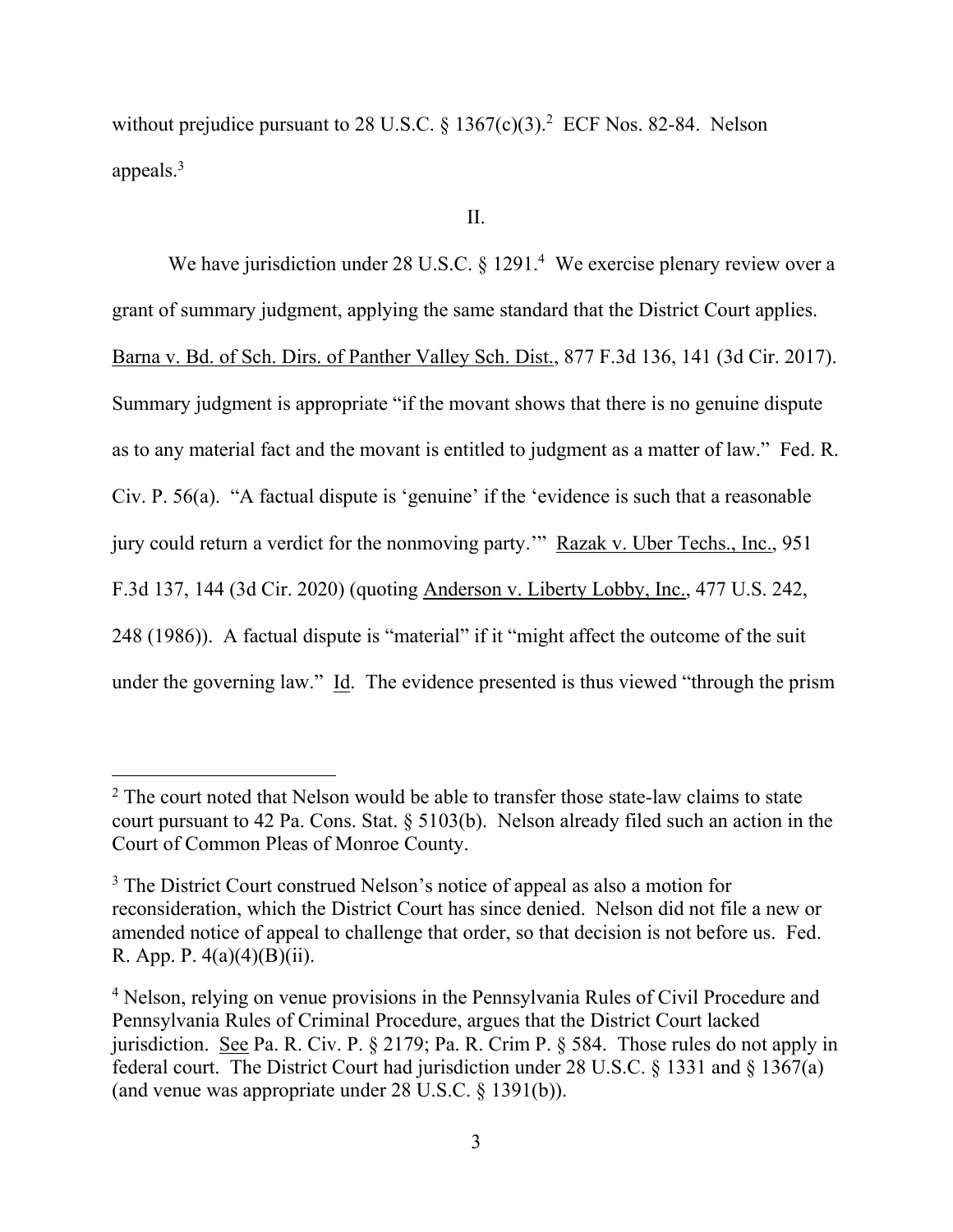of the substantive evidentiary burden" to determine "whether a jury could reasonably find either that the plaintiff proved his case by the quality and quantity of the evidence required by the governing law or that he did not." Anderson v. Consol. Rail Corp., 297 F.3d 242, 247 (3d Cir. 2002) (quoting Anderson, 477 U.S. at 254). We "must view the facts and evidence presented in the light most favorable to the nonmoving party." Razak, 951 F.3d at 144.

## III.

In Count One of the amended complaint, Nelson alleged that Acre violated TILA and implementing Regulation Z and RESPA and implementing Regulation  $X$ <sup>5</sup> Specifically, she alleged that Acre failed to make all required disclosures of material terms, improperly represented that Nelson would not have to pay property taxes, failed to make a reasonable and good faith determination of Nelson's ability to pay, and failed to provide notice of the transfer of servicing rights to The Money Source. See 15 U.S.C. §§ 1638, 1639c; 12 U.S.C. § 2605. Nelson alleged that Acre's disclosures were improper because they used outdated documents. Pursuant to a statutory mandate, the Consumer Finance Protection Bureau ("CFPB") revised the regulations governing mortgage disclosures with an effective date of October 3, 2015. See 12 C.F.R. pt. 1026, supp. I,

<sup>&</sup>lt;sup>5</sup> As the District Court noted, the amended complaint cites the version of Regulation Z issued by the Board of the Governors of the Federal Reserve System, 12 C.F.R. § 226, and the Department of Housing and Urban Development version of Regulation X, 24 C.F.R. § 3500. But the rulemaking authorities under TILA and RESPA relevant to this case were transferred in 2011 to the CFPB, which issued substantially identical versions of Regulation Z, 12 C.F.R. pt. 1026, and Regulation X, 12 C.F.R. pt. 1024.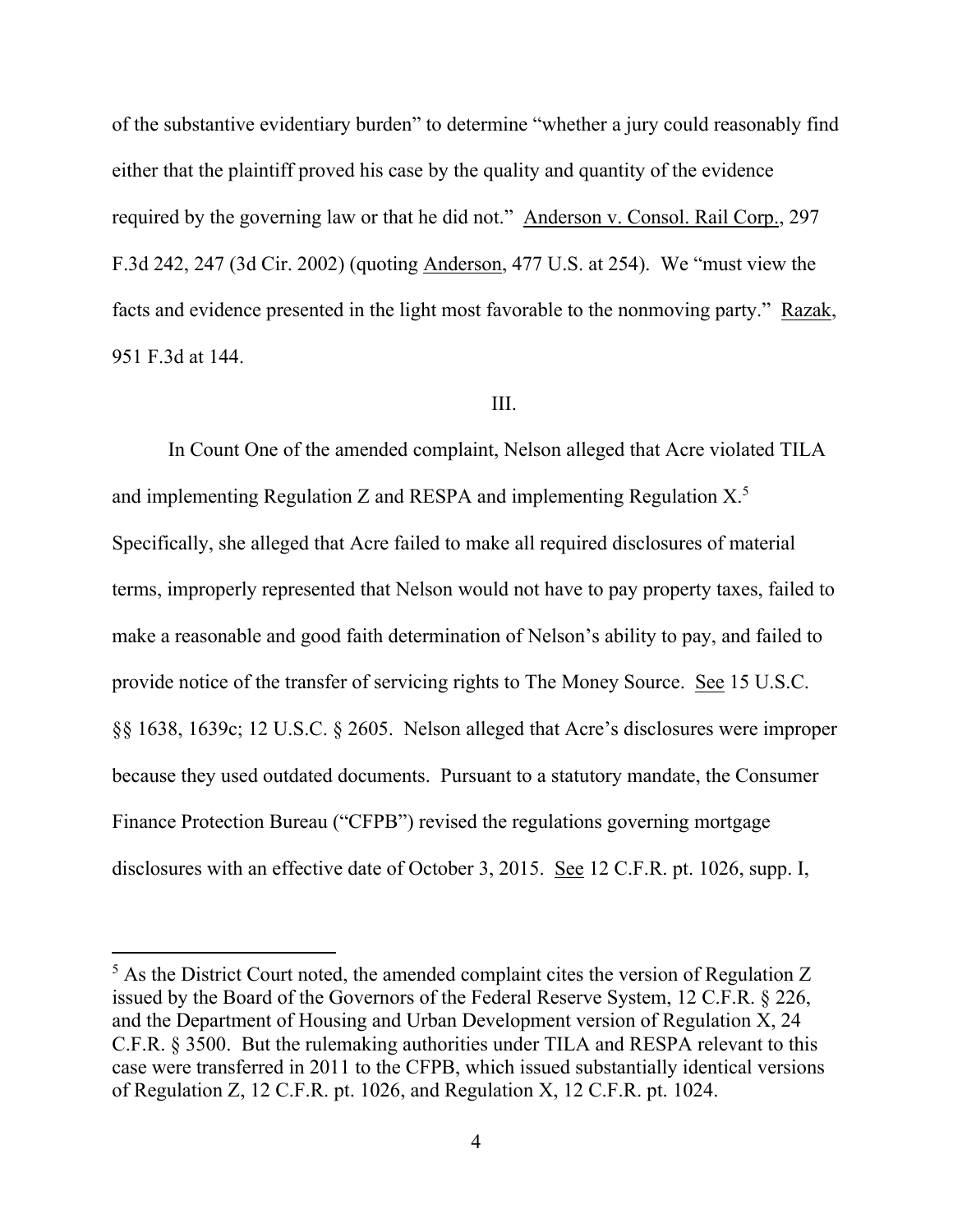cmt. 1(d)(5). In her amended complaint, Nelson alleged that Acre improperly used the pre-October 3 disclosure forms with her application.

In support of its motion for summary judgment, Acre cited depositions of Nelson, an Acre owner, an Acre employee, and a Classic employee, along with documents including an application and disclosure forms signed by Nelson. ECF No. 72. In response, Nelson filed a memorandum of law and a statement of disputed material facts. ECF Nos. 76, 77. She also submitted 31 exhibits. ECF No. 75. She later submitted a sur-reply brief with a further 15 exhibits. ECF No.  $79.6$  Acre argued that the District Court should not consider Nelson's exhibits because she produced no documents in discovery. ECF No. 78 at 2-7.

The District Court ruled that, on the record presented, no reasonable jury could return a verdict for Nelson on her TILA and RESPA claims. Viewing the record in the light most favorable to Nelson, we conclude instead that Acre failed to meet its initial burden to show no genuine dispute as to any material fact. Acre submitted and cited Nelson's deposition testimony, and the District Court considered it. Mem. on Summ. J., ECF No. 82 at 9, 14. Nelson testified regarding several of the key factual questions underlying her federal claim. While Acre provides testimony and documentary evidence

 $6$  On appeal, Nelson submits an additional exhibit, a December 2020 email exchange with a Monroe County employee regarding her case. 3d Cir. ECF No. 11 at 212-14. This exhibit was obviously not part of the record before the District Court, as it postdates the District Court's ruling, so we do not consider it. See In re Capital Cities/ABC, Inc.'s Application for Access to Sealed Transcripts, 913 F.2d 89, 96 (3d Cir. 1990) ("This Court has said on numerous occasions that it cannot consider material on appeal that is outside of the district court record.").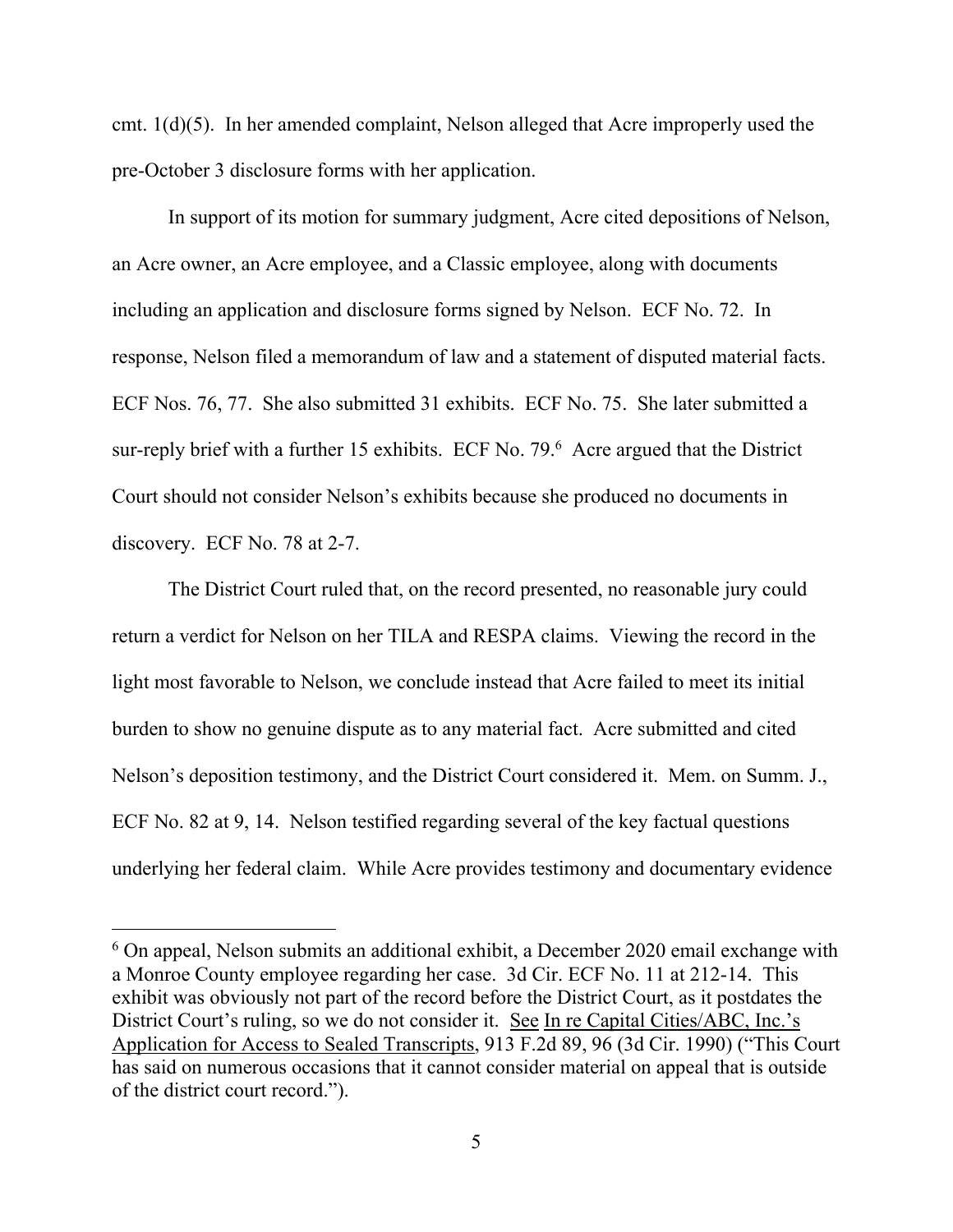to support its own version of events, these materials do not foreclose a reasonable jury from crediting Nelson's testimony over Acre's account and finding Acre liable.

First, Nelson alleged that Acre improperly provided disclosures under the pre-October 3, 2015 regulatory regime. The CFPB's interpretive guidance provides that the relevant disclosure changes generally apply only where "the creditor or mortgage broker receives an application on or after October 3, 2015." 12 C.F.R. pt. 1026, supp. I, cmt.  $1(d)(5)$ .<sup>7</sup> A broker receives an application when it receives "the consumer's name, the consumer's income, the consumer's social security number to obtain a credit report, the property address, an estimate of the value of the property, and the mortgage loan amount sought." 12 C.F.R. pt. 1026, supp. I, cmt. 2(a)(3). Acre argues that the record shows it received this information from Nelson on September 24, 2015, and so properly provided disclosures under the previous requirements. An Acre employee testified that Classic initially referred Nelson to Acre in September regarding a mortgage for a newly constructed home. After speaking to Nelson by phone, Acre began preparing an application. Classic and Nelson later agreed that she would instead purchase a refurbished home and Acre restarted the application process, again by phone. After Acre prepared the second application, Nelson came to the office in person. Suppl. Appx. 273- 76, 3d Cir. ECF No. 70. The record contains a loan application form in which Acre's loan originator attests that she collected the information supporting the second

<sup>7</sup> Nelson's claims do not involve the few exceptions that came into force on October 3 regardless of when an application was received. See 12 C.F.R. pt. 1026, supp. I, cmt.  $1(d)(5)$ .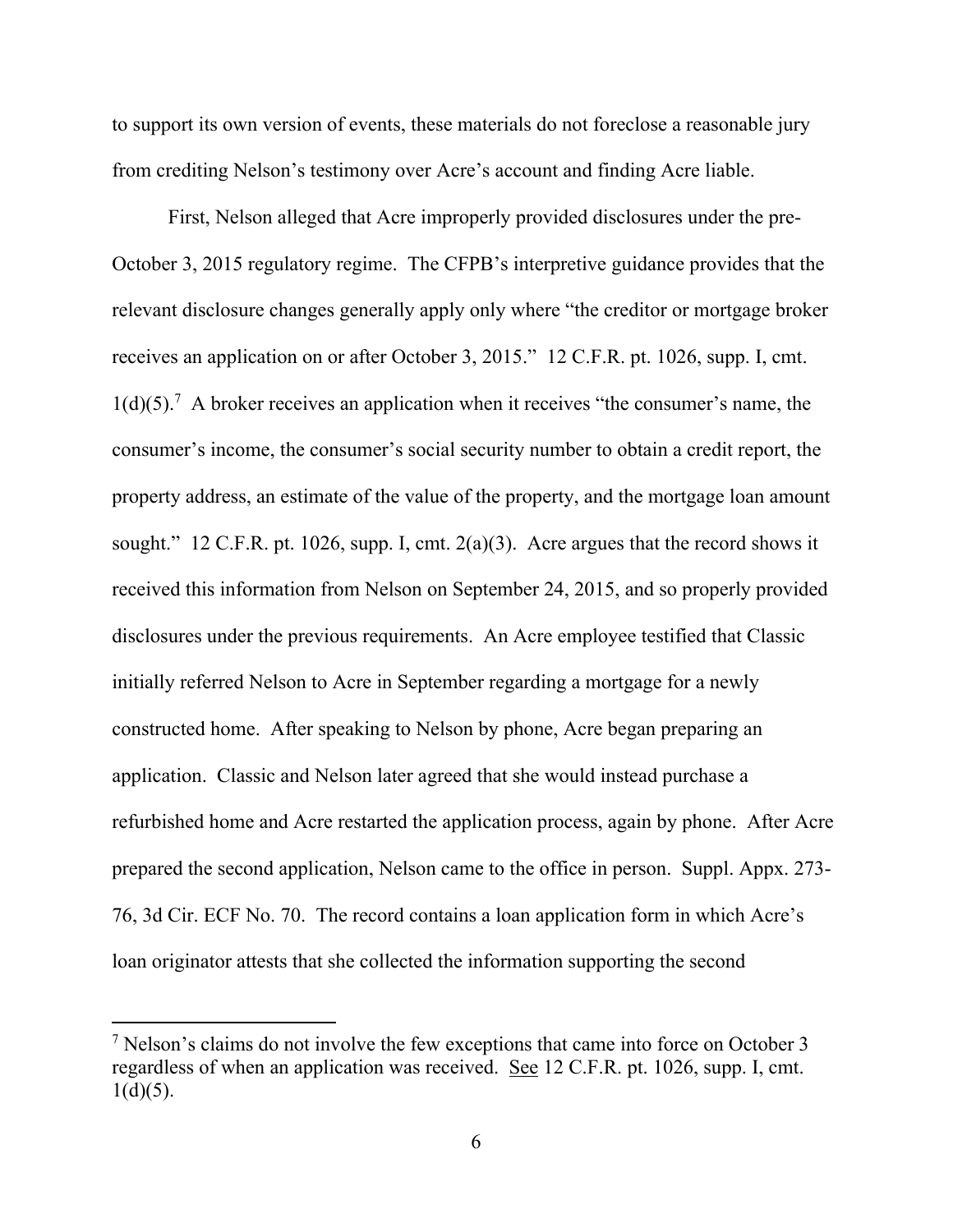application by phone on September 24 and a Good Faith Estimate with that same date. Id. at 303, 310.8 It also contains disclosure forms signed by Nelson with a September 24 date. Id. at 307-08, 318.

Nelson argues that the September 24 call never occurred and that Acre deliberately backdated her application to avoid the new disclosure requirements. At her deposition, Nelson testified that Classic did not suggest the refurbished home to her until October, and that she first contacted Acre only after that. Suppl. Appx. 196-99.<sup>9</sup> Without the address of the refurbished home, Acre could not receive the mortgage application for that property. See 12 C.F.R. pt. 1026, supp. I, cmt. 2(a)(3). She also testified that, at Acre's request, she later backdated certain documents to September 24. Suppl. Appx. 212, 214.

While Acre cited testimony and exhibits that support its account of events and contradict Nelson's, these materials are not so compelling as to prevent a reasonable jury from disagreeing.<sup>10</sup> None of Acre's documentary evidence addresses any developments

<sup>&</sup>lt;sup>8</sup> Acre and the District Court also cited the deposition testimony of one of Acre's owners in support of the September 24 date, but in the cited passage it appears he merely reads the date from the loan originator's attestation. Mem. on Summ. J. at 9 fn. 4; Suppl. Appx. 171-72.

<sup>&</sup>lt;sup>9</sup> In the first amended complaint, filed through her then-counsel, Nelson alleged that Classic introduced her to Acre in August 2015. ECF No. 2 ¶ 15. But the complaint does not specifically allege that Nelson reached out to Acre at that time and, in any case, this potential discrepancy does not so undermine her testimony that a reasonable jury could not rule for her on this point.

 $10$  On the record submitted by Acre, a reasonable jury could also accept portions of each account, such as finding that Nelson and Acre interacted in September, but only concerning the newly constructed property.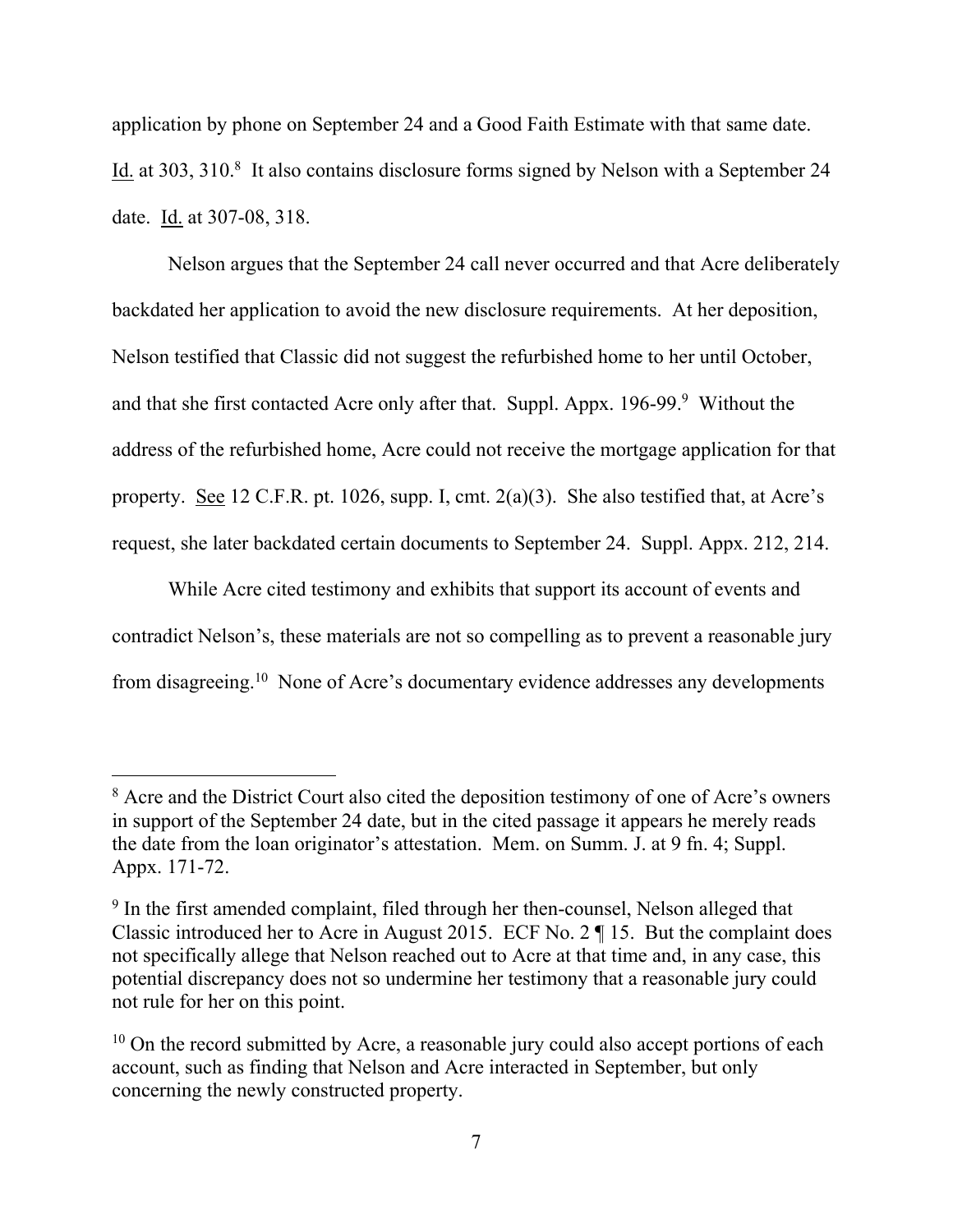prior to September 24. There is no testimony from the loan originator who allegedly spoke to Nelson by phone on that day. The originator's attestation was signed at the November closing. Nothing in the record forecloses Nelson's testimony that she signed the other documents with a September 24 date in October at Acre's request.<sup>11</sup> Even in Acre's account, these forms were not signed in person on September 24, and Acre does not cite evidence of how or when they were signed. Viewing this evidence in the light most favorable to Nelson, a reasonable jury could credit her testimony even absent additional evidence and find that Acre did not receive an application within the meaning of the applicable regulation until after October 3. See Anderson, 477 U.S. at 255 ("Credibility determinations, the weighing of the evidence, and the drawing of legitimate inferences from the facts are jury functions."). This genuine dispute of fact is material to Nelson's claim that Acre failed to make the disclosures required by TILA and Regulation Z. See 15 U.S.C. § 1638; 12 C.F.R. § 1026.19(e) & (f).

Next, Nelson alleged that Acre misled her regarding property taxes and conducted a deficient investigation of Nelson's ability to pay. In Pennsylvania, disabled veterans may receive a property tax exemption if their income falls below a certain maximum. During the mortgage application process, the parties believed Nelson would be eligible for an exemption, but she was ultimately denied an exemption because education benefits

 $11$  In her opposition to Acre's summary judgment motion, Nelson attached an October 13 email from Acre's loan originator to Nelson asking Nelson to sign some forms with a September 24 date. Suppl. Appx. at 449; ECF No. 75-6 at 2. As we find that Acre did not meet its initial burden, we do not consider or rely on this exhibit.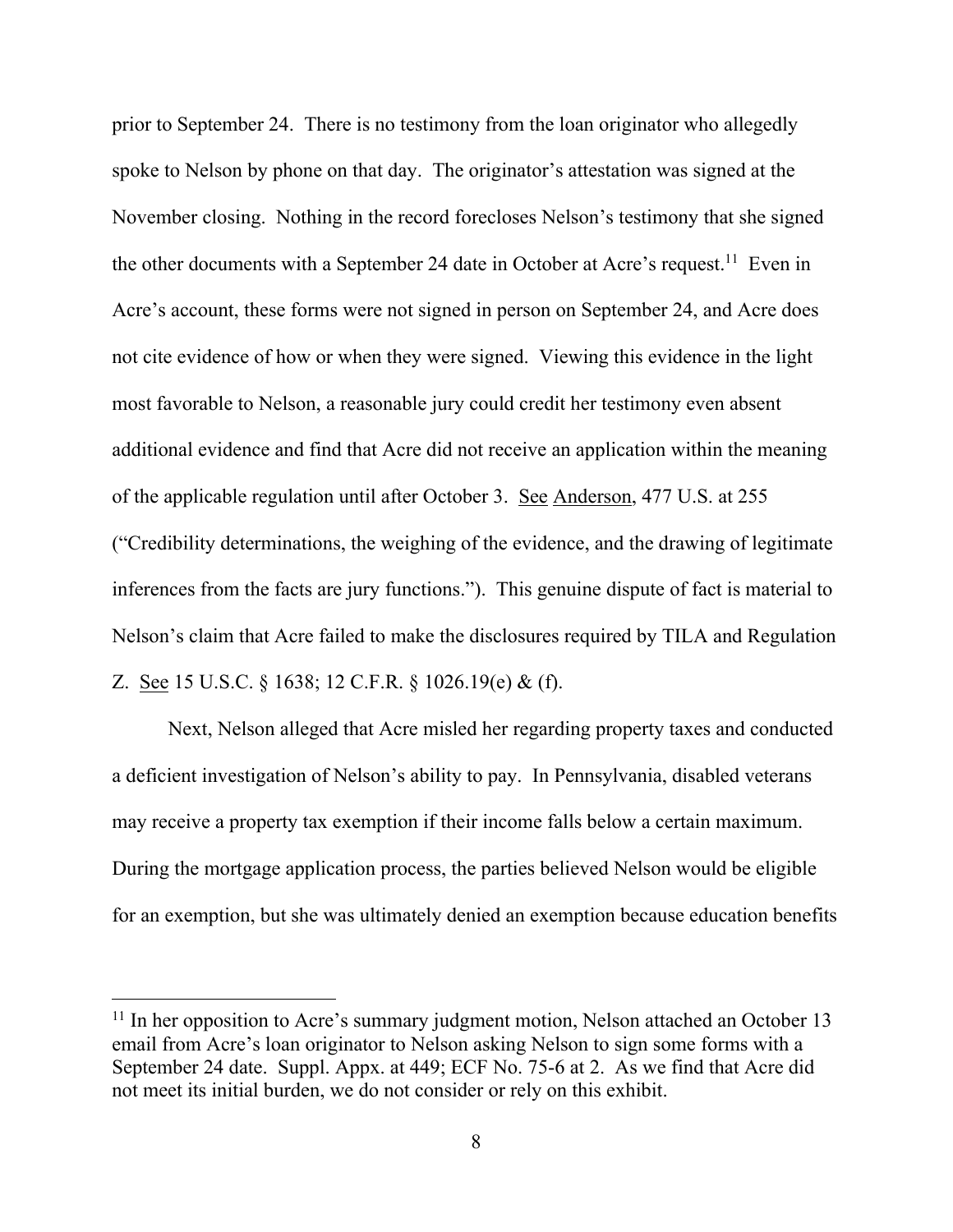that she received as a veteran brought her income over the maximum. Regulation Z requires mortgage lenders to make "good faith estimates" of certain disclosures, including, where an escrow account is established, "an estimate of the amount of taxes and insurance . . . payable with each periodic payment." 12 C.F.R.

 $\S\S 1026.18(s)(3)(i)(C)$ , 1026.19(a)(1)(i) (2011)).<sup>12</sup> Where exact information is unknown, lenders are to estimate, acting in good faith and exercising due diligence, by using "the best information reasonable available," which can include relying on the representations of other parties. 12 C.F.R. § 1026.17(c)(2) (2014); 12 C.F.R. pt. 1026, supp. I, cmt.  $17(c)(2)(i)$  (2014).

Acre argues that the record shows it did not include property taxes in Nelson's estimated monthly payments based on her own representations and an appropriate investigation. Acre witnesses testified that Nelson did not disclose her education benefits while applying for the mortgage. They relied on her disclosed income, which they verified against her tax returns. Suppl. Appx. 165-66, 279. Nelson signed a mortgage application which describes her monthly income as consisting solely of her pension, Social Security benefits, and "VA Benefits Non Educational." Id. at 299. The Acre witnesses also testified that they contacted county and federal Veterans Affairs officials as part of their investigation and were told, based on Nelson's declared income, that she should be eligible for an exemption. Id. at 165-66, 277-80. One Acre employee testified

<sup>&</sup>lt;sup>12</sup> While the applicable version of these regulations would hinge on when Acre received an application from Nelson, no amendments are materially relevant here.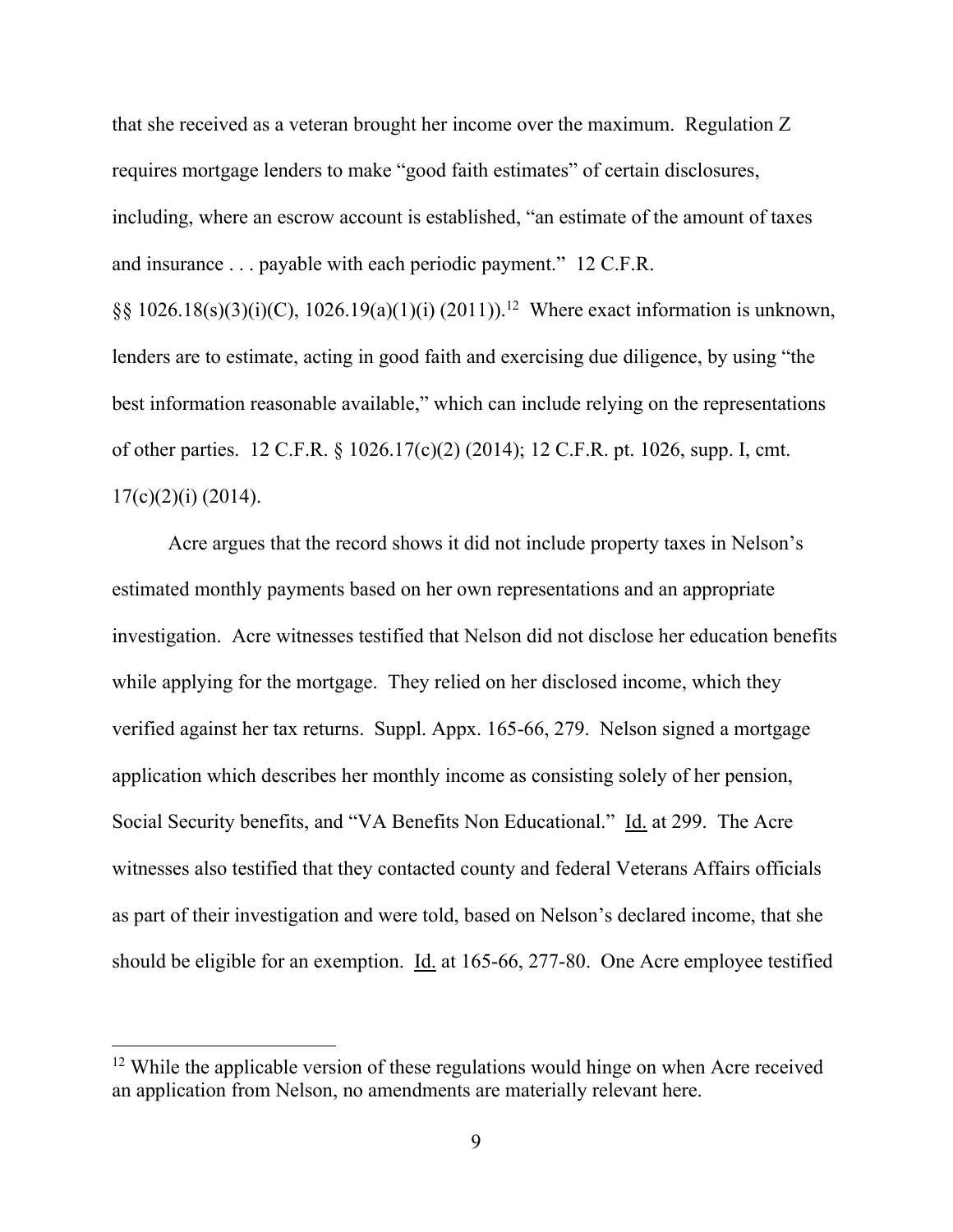that Nelson gave him contact information of someone with Monroe County, and that contact told him that Nelson had herself consulted with the County regarding the tax exemption. Id. at 278.

At her deposition, Nelson testified that she in fact disclosed her education benefits to an Acre employee but that employee told her that she should not include it in her application because it was not permanent income. Id. at 201, 225. Nelson also denied that she consulted with the county regarding the tax exemption prior to closing or told Acre that she did so. Id. at 201, 203-06, 217, 223-5. The Acre employee denies that Nelson ever disclosed her educational benefits. Id. at 275.

Viewing this evidence in the light most favorable to Nelson, a reasonable jury could accept Nelson's testimony that she disclosed her education benefits and disbelieve the Acre employee's contrary testimony. See Anderson, 477 U.S. at 255. Nothing in the remaining relevant evidence is inconsistent with the Acre employee telling Nelson she need not include the education benefits in income and then either inadvertently or deliberately concealing that fact from his colleagues. And if the Acre employee so instructed Nelson, a jury could find that Acre provided faulty disclosures under TILA and Regulation Z by misleading Nelson and inadequately investigating her ability to pay. See 15 U.S.C. § 1638; 12 C.F.R. § 1026.19(e) & (f).

Finally, Nelson alleged that Acre transferred her mortgage for servicing to The Money Source without requisite notice. See 12 C.F.R. § 1024.33. Acre responds that it properly provided notice, pointing to two documents. First, Nelson signed and dated September 24 a servicing disclosure statement advising that Acre would be transferring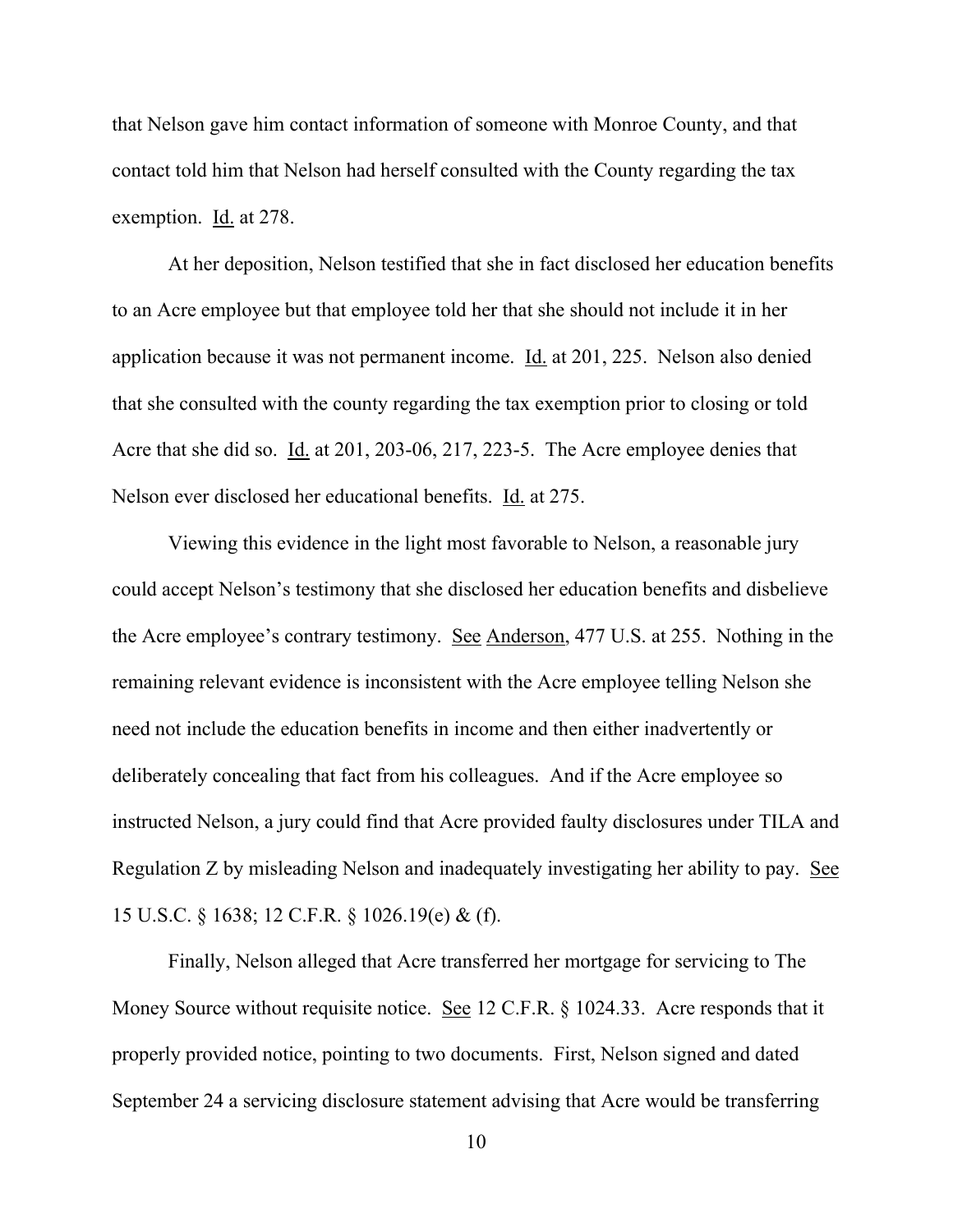the mortgage for servicing, but not specifying the details of the transfer or the identity of the transferee. Suppl. Appx. 318. Second, Acre produced a notice of servicing transfer dated November 9 advising that Acre would transfer the mortgage to the Money Source effective January 1, 2016. Suppl. Appx. 319. This form, if provided to Nelson, would meet the requirements of the disclosure regulation. Acre represents that it was given to Nelson at closing, but the document is not signed and Acre did not provide any evidence of delivery or receipt, or argue that it is entitled to any presumption of delivery.

At her deposition, Nelson testified that she never received the notice of servicing transfer and did not learn about The Money Source until after closing. Suppl. Appx. 211. She testified that she sent a December email to Acre about sending payments to The Money Source. Suppl. Appx. 211.

Nelson's claim turns on whether she received the notice of servicing transfer. She may have signed the prior disclosure statement and became aware of the Money Source's involvement in December, but still not received the required notice. Nelson testified that she did not receive the document and, on the evidence submitted by Acre, a reasonable jury could accept that testimony, which is material to her claim that Acre failed to comply with the notice provisions of RESPA and Regulation X, see 12 U.S.C. § 2605(b); 12 C.F.R. § 1024.33, and rule in her favor on this point. See Anderson, 477 U.S. at 255.

We thus conclude that Acre failed to show that there was no genuine dispute as to any material fact based on the materials submitted in support of its motion for summary judgment. We thus do not assess the evidentiary value of the exhibits Nelson submitted in opposition. To the extent that any of those exhibits would, if considered, undermine

11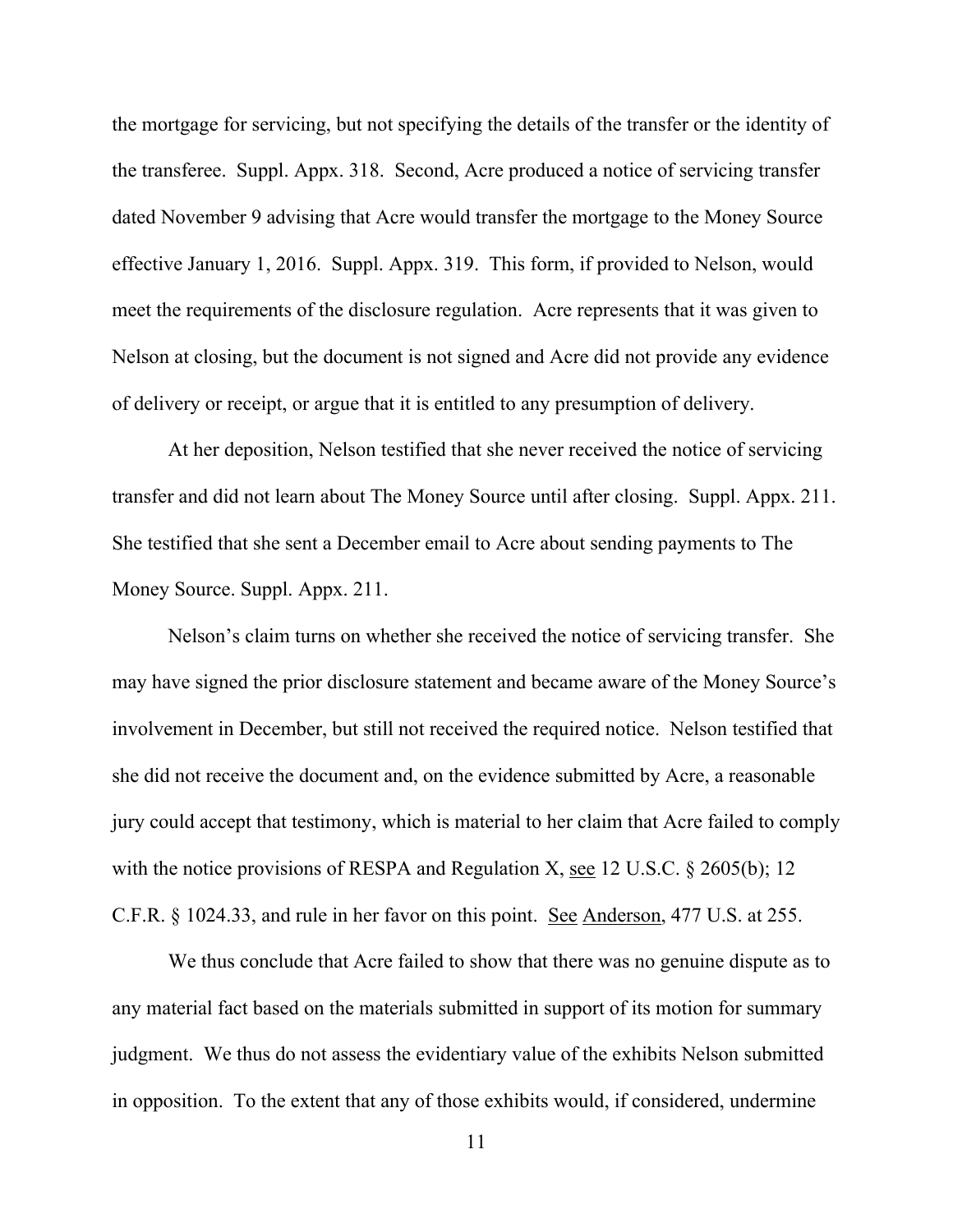Nelson's deposition testimony, a reasonable jury could still find for Nelson on the decisive factual questions.

### IV.

For these reasons, we conclude that the District Court erred in granting summary judgment in favor of Acre on the record before it, and we will vacate the judgment and remand for further proceedings.<sup>13</sup> Because the District Court declined to exercise supplemental jurisdiction over the state law claims in light of its ruling on the federal claim, we will also vacate the District Court's ruling as to supplemental jurisdiction and remand to give the District Court an opportunity to consider exercising its jurisdiction over Nelson's state law claims. See United States v. Omnicare, Inc., 903 F.3d 78, 94 (3d Cir. 2018). <sup>14</sup>

<sup>&</sup>lt;sup>13</sup> Nelson challenges the District Court's ruling on several procedural grounds. As the resolution of these issues is unnecessary to the outcome, we do not reach them. We note nonetheless that Classic had no obligation to file for summary judgment or participate in this appeal, see Fed. R. Civ. P. 56; the District Court had discretion to rule without oral argument, see Fed. R. Civ. P. 78(b); M.D. Pa. L.R. 7.9; and Nelson could not raise, or expect the District Court to discern, new claims in her opposition to the motion for summary judgment. See Shanahan v. City of Chicago, 82 F.3d 776, 781 (7th Cir. 1996) ("A plaintiff may not amend his complaint through arguments in his brief in opposition to a motion for summary judgment."); cf. Gilmore v. Gates, McDonald & Co., 382 F.3d 1312, 1315 (11th Cir. 2004) ("Liberal pleading does not require that, at the summary judgment stage, defendants must infer all possible claims that could arise out of facts set forth in the complaint."). While Nelson may now wish her then-counsel had framed her claims differently, she is "deemed bound by the acts of [her] lawyer," and may only amend her claims in accordance with Federal Rule of Civil Procedure 15. Link v. Wabash R.R. Co., 370 U.S. 626, 634 (1962); see Mala v. Crown Bay Marina, Inc., 704 F.3d 239, 245 (3d Cir. 2013) (Pro se litigants "must abide by the same [procedural] rules that apply to all other litigants.").

<sup>&</sup>lt;sup>14</sup> We deny Nelson's motion to disqualify one of Acre's counsel. 3d Cir. ECF No. 12. Counsel's entry of appearance lacks the certificate of service attached to the entries of